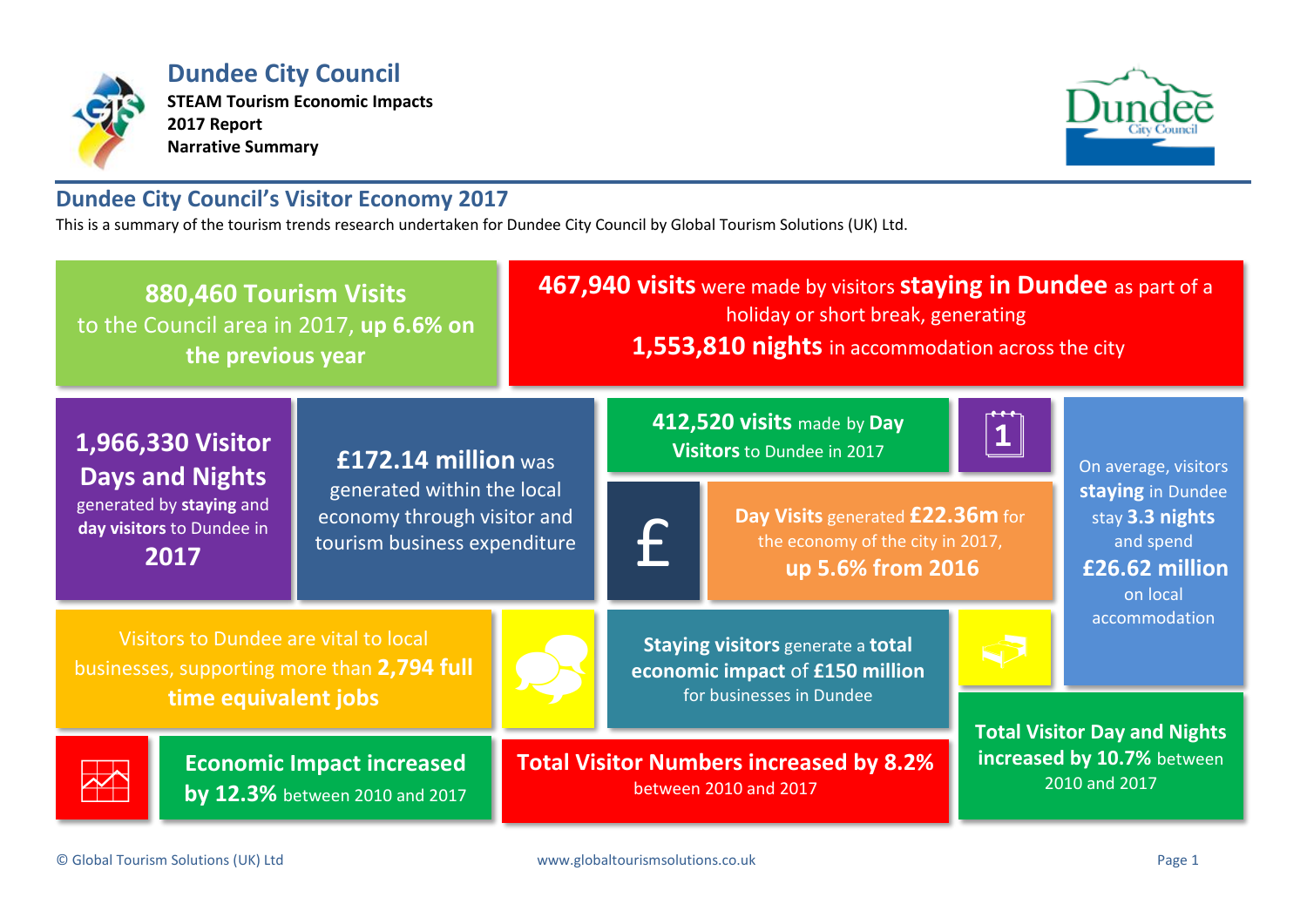| 2017           | and Flats, as well as Camping and Caravanning, Hostels and University / College accommodation<br><b>Day Visitors</b><br>Staying with Friends and Relatives (SFR) - unpaid overnight accommodation with local residents |                                                                                                                                                |              |                                             |  |  |  |
|----------------|------------------------------------------------------------------------------------------------------------------------------------------------------------------------------------------------------------------------|------------------------------------------------------------------------------------------------------------------------------------------------|--------------|---------------------------------------------|--|--|--|
|                | base                                                                                                                                                                                                                   | Day Visitors visiting the area on a non-routine and non-regular leisure day trip from a home or holiday                                        |              | 47% of Visits                               |  |  |  |
|                |                                                                                                                                                                                                                        |                                                                                                                                                |              |                                             |  |  |  |
|                | <b>Visitor Numbers</b>                                                                                                                                                                                                 |                                                                                                                                                |              |                                             |  |  |  |
| Total          |                                                                                                                                                                                                                        | In 2017, there were an estimated 880,460 tourism visits to Dundee; representing an increase of 6.6% on the previous year. Overall,             |              |                                             |  |  |  |
| <b>Visitor</b> |                                                                                                                                                                                                                        | 53% of all visitors (467,940) stayed in the city for one or more nights. The remaining 47% of visitors (412,520) are Day Visitors to the city, |              |                                             |  |  |  |
| <b>Numbers</b> | expenditure, all                                                                                                                                                                                                       | including cruise ship passengers whose numbers are steadily increasing year-on-year. Visitor numbers, along with visitor days and              |              |                                             |  |  |  |
|                | increased in 2017.                                                                                                                                                                                                     | <b>Visitor Numbers - Total</b>                                                                                                                 |              | Visitor Numbers - 2017 - M - Share of Total |  |  |  |
| 880,460        |                                                                                                                                                                                                                        | % Change<br>000s<br>Vaaran Vaar                                                                                                                | <b>TOTAL</b> |                                             |  |  |  |

**Staying Visitors** encompass all tourists staying overnight for at least one night in one of the following

• **Non-Serviced Accommodation** – including Self-Catering properties such as Houses, Cottages, Chalets and Flats, as well as Camping and Caravanning, Hostels and University / College accommodation

• **Serviced Accommodation** - including Hotels, Guest Houses, B&Bs, Inns

visitors sector, those staying in serviced accommodation represent the majority of staying visitors at

30%, and displayed a 18.4% increase in numbers over the previous year. **Day Visitors numbers to Dundee are now at 412,520, a record high since numbers began to be tracked within this report in 2009, and have grown steadily by 5.3% since 2011.**

Within the staying

**Visitor Types**

types of accommodation:





**Staying Visitors**

**53%** of Visits

| <b>Visitor Numbers</b> |      | <b>Serviced</b> | <b>Non-Serviced</b> | <b>SFR</b> | <b>Staying Visitors</b> | <b>Day Visitors</b> | <b>All Visitors</b> |
|------------------------|------|-----------------|---------------------|------------|-------------------------|---------------------|---------------------|
| 2017                   | 000s | 260.21          | 11.61               | 196.11     | 467.94                  | 412.52              | 880.46              |
| 2016                   | 000s | 219.74          | 11.25               | 195.26     | 426.26                  | 399.89              | 826.15              |
| Change 16/17           | %    | 18.4            | 3.2                 | 0.4        | 9.8                     | 3.2                 | 6.6                 |

© Global Tourism Solutions (UK) Ltd www.globaltourismsolutions.co.uk Page 2

**Key Figures: Visitor Numbers**

**2009**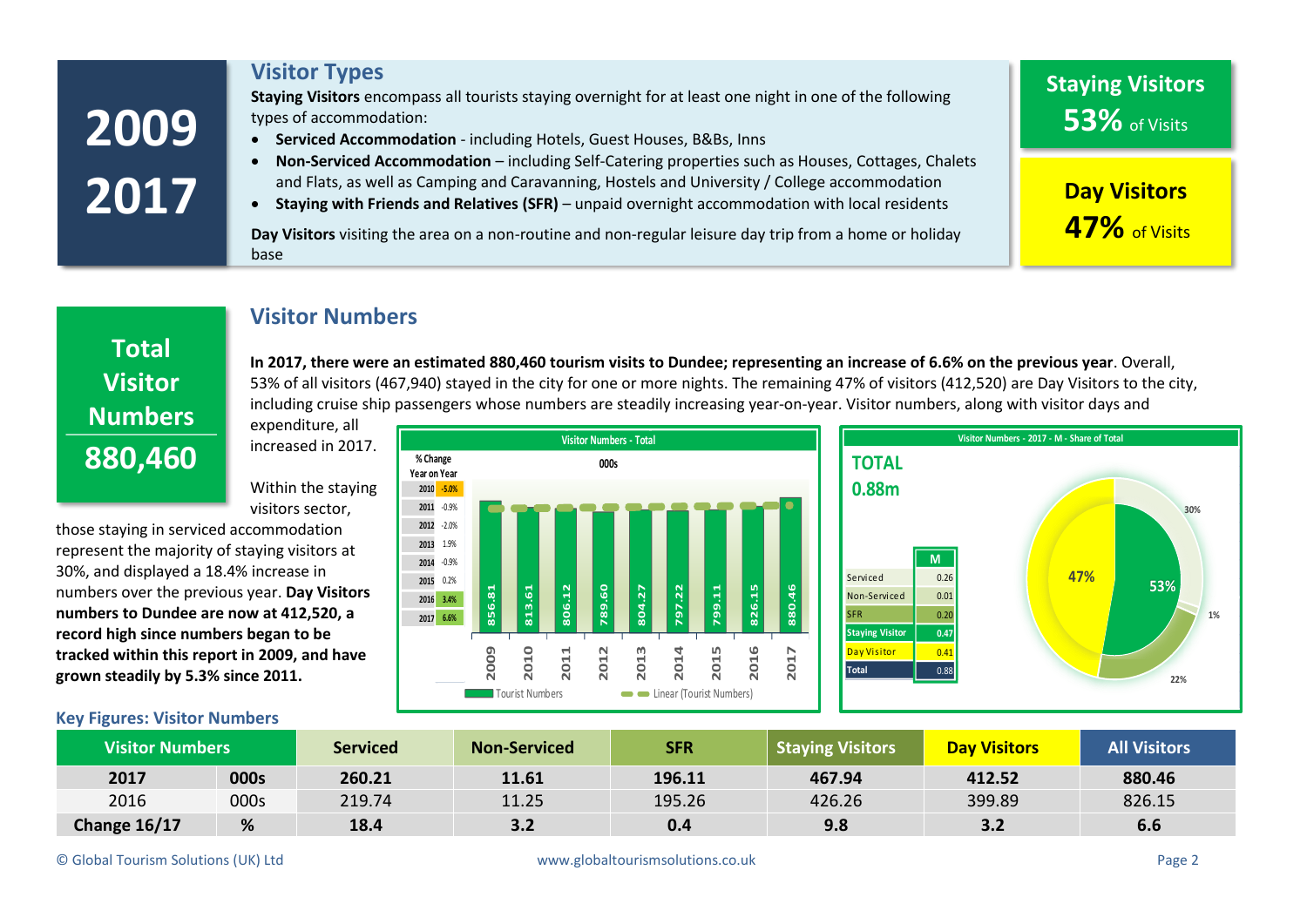# **Total**

### **Visitor Days**

**Visitor Days** 1,966,330 Visitor Days take into account those visitors who stay at any destination for more than a day. For example, if a family of five stay three nights, they will account for five visitors, and fifteen visitor days. **Visitors to Dundee spent an estimated 1,966,330 days in the city as part of a tourism day trip, holiday or short break in 2017; this represented a rise of 5.0% on the previous year.**

**Staying visitors account for almost eighty percent of all** 

**visitor days**, with serviced accommodation accounting for 31% of the total. **Since 2010 visitor days for day visitors and staying visitors have increased gradually over the years by 10.7%**. The average length of stay for all staying visitors is 3.3 days; for serviced accommodation 2.3 days; and for the small non-serviced sector in Dundee, 5.8 days.

### **Key Figures: Visitor Days**



| <b>Visitor Days</b> |      | <b>Serviced</b> | <b>Non-Serviced</b> | <b>SFR</b> | <b>Staying Visitors</b> | <b>Day Visitors</b> | <b>All Visitors</b> |
|---------------------|------|-----------------|---------------------|------------|-------------------------|---------------------|---------------------|
| 2017                | 000s | 609.86          | 697.44              | 876.51     | 1,553.81                | 412.52              | 1,966.33            |
| 2016                | 000s | 533.15          | 69.89               | 870.17     | 1,473.20                | 399.89              | 1,873.09            |
| Change 16/17        | %    | 14.4            | $-3.5$              | 0.7        | 5.5                     | 3.2                 | 5.0                 |

# **Average length of stay in days for different visitor types to Dundee in 2017**

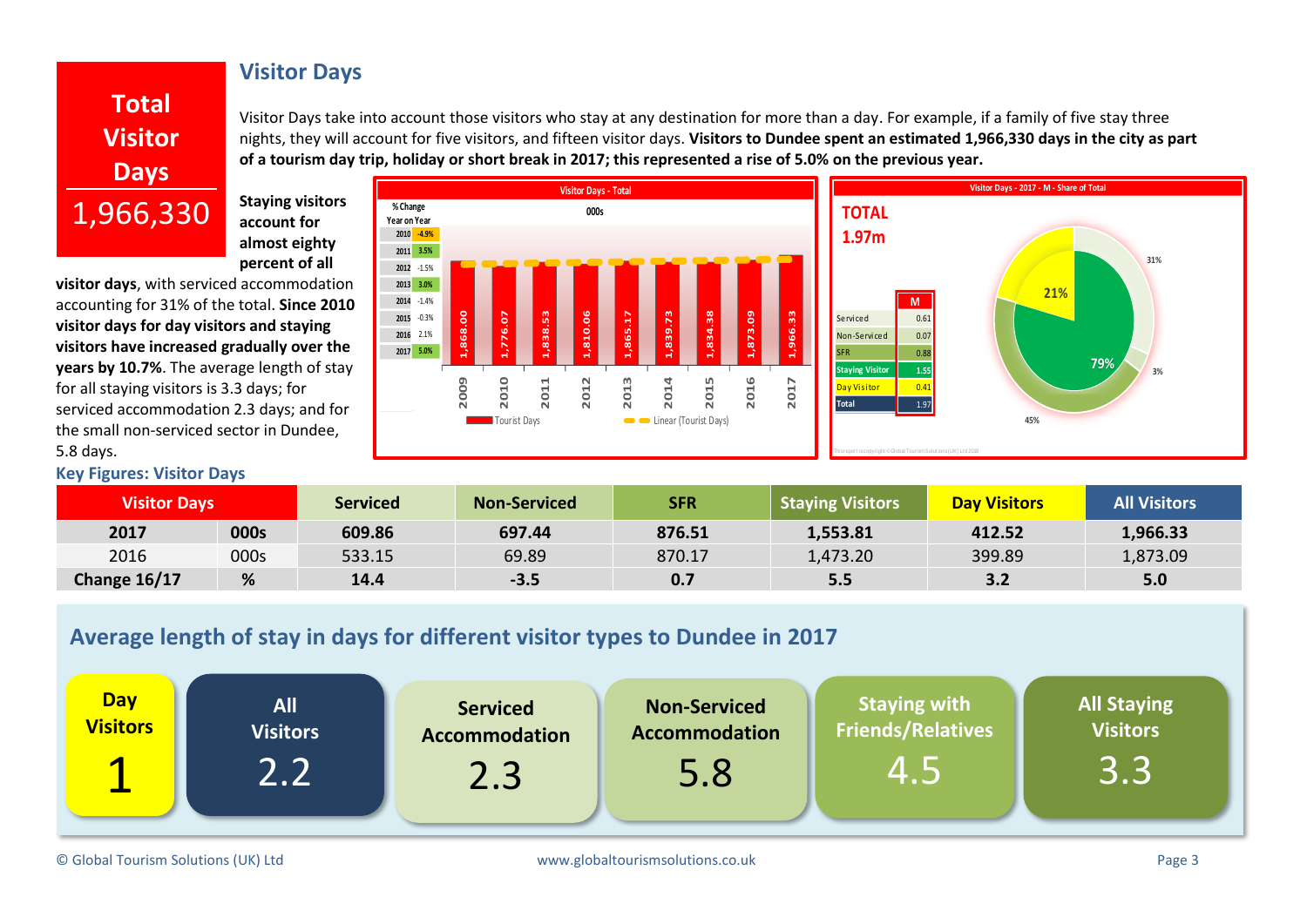### **Economic Impact**

# **Total Economic Impact £172.14m**

**Tourism visits to Dundee in 2017 generated a total economic impact of £172.14m, an increase of 10.8% on 2016, and a gradual increase of 12.3% since 2010** (all monetary figures unless stated, in this narrative report are indexed to allow direct comparison). The total economic impact in 2017 comprises the expenditure of visitors on goods and services, totalling £128.89m, and the *indirect* and *induced* economic effects of local businesses and residents spending tourism revenues locally, accounting for a further £43.25m.

**The greatest gain in economic since 2010 took** 

**place within the small but growing nonserviced sector, which increased by 28.7%.**  Over the past year, the day visitor economic impact increased by 5.6%, all staying visitors by 11.6%**. The average spend per visitor per day to Dundee is £87.54; per Day Visitor is £54.20 and in serviced accommodation is £137.66 per day and £316.61 per visit.**

#### **Key Figures: Economic Impact (un-indexed)**





| <b>Economic Impact</b> |    | <b>Serviced</b> | <b>Non-Serviced</b> | <b>SFR</b> | <b>Staying Visitors</b> | <b>Day Visitors</b> | <b>All Visitors</b> |
|------------------------|----|-----------------|---------------------|------------|-------------------------|---------------------|---------------------|
| 2017                   | £m | 83.95           | 4.72                | 61.11      | 149.78                  | 22.36               | 172.14              |
| 2016                   | £m | 70.65           | 4.87                | 58.70      | 134.21                  | 21.17               | 155.38              |
| Change 16/17           | %  | 18.8            | $-3.1$              | 401        | 11.6                    | 5.6                 | 10.8                |

# **Average economic impact generated per person by each type of visitor in 2017**

| <b>Day</b>      | <b>Staying with Friends</b> | <b>All</b>        | <b>Non-Serviced</b>  | <b>All Staying</b> | <b>Serviced</b>      |
|-----------------|-----------------------------|-------------------|----------------------|--------------------|----------------------|
| <b>Visitors</b> | and Relatives               | <b>Visitors</b>   | <b>Accommodation</b> | <b>Visitors</b>    | <b>Accommodation</b> |
| £54.20          | £69.71 per Day              | £87.54 per Day    | £69.93 per Day       | £96.40 per Day     | $£137.66$ per Day    |
| per Day         | £313.74 per Visit           | £192.60 per Visit | £405.59 per Visit    | £318.11 per Visit  | £316.61 per Visit    |